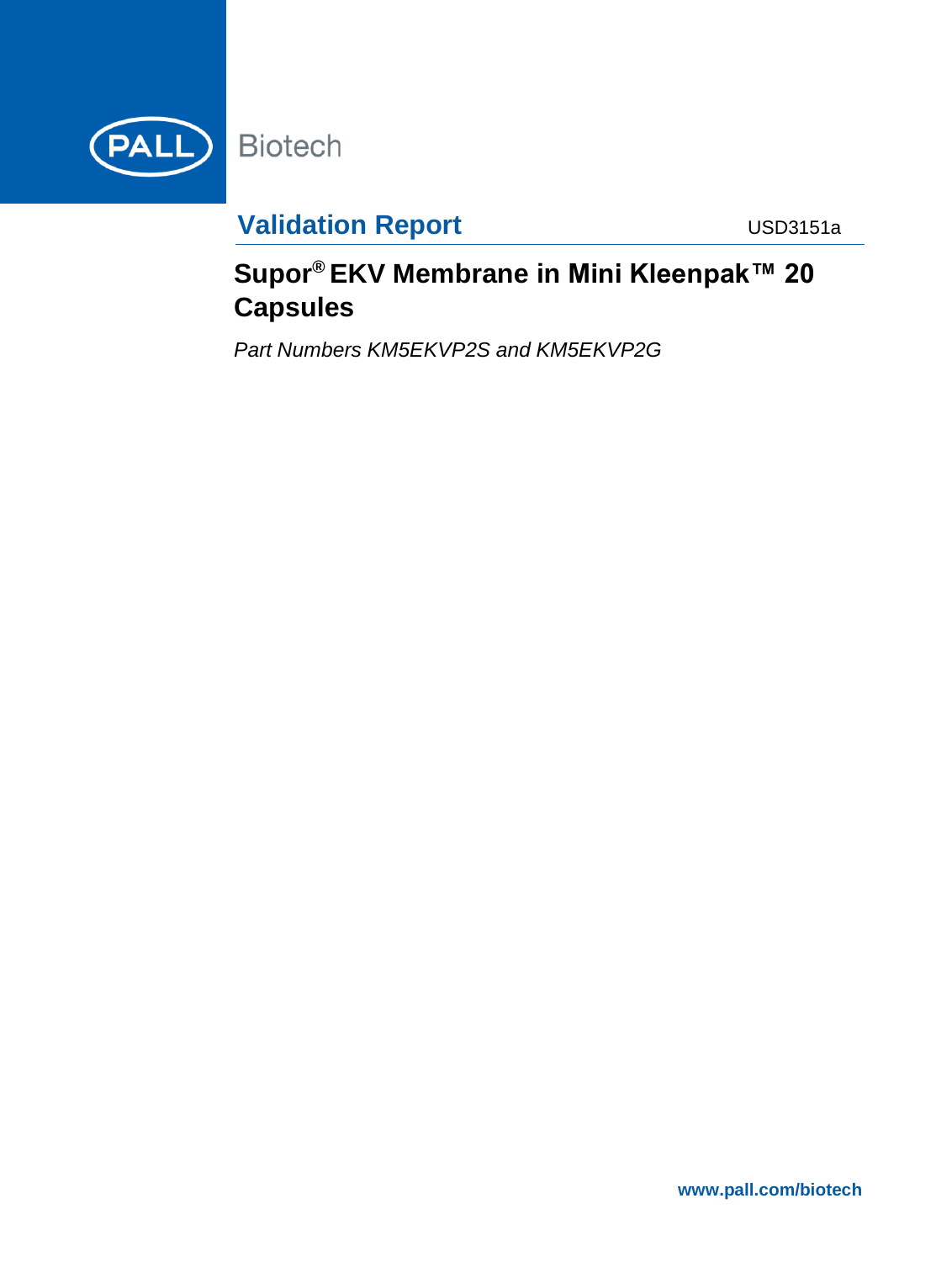# **Contents**

| 1              |                                                                                        |  |  |  |
|----------------|----------------------------------------------------------------------------------------|--|--|--|
| 2              |                                                                                        |  |  |  |
| 3              |                                                                                        |  |  |  |
|                | 3.1                                                                                    |  |  |  |
|                | 3.2                                                                                    |  |  |  |
|                | 3.3                                                                                    |  |  |  |
| $\overline{4}$ |                                                                                        |  |  |  |
|                | 4.1                                                                                    |  |  |  |
|                | 4.2                                                                                    |  |  |  |
|                | 4.3                                                                                    |  |  |  |
| 5              |                                                                                        |  |  |  |
|                | 5.1                                                                                    |  |  |  |
|                | 5.2                                                                                    |  |  |  |
|                | 5.3                                                                                    |  |  |  |
| 6              |                                                                                        |  |  |  |
|                | 6.1                                                                                    |  |  |  |
|                | 6.2                                                                                    |  |  |  |
|                | 6.3                                                                                    |  |  |  |
| $\overline{7}$ |                                                                                        |  |  |  |
|                | 7.1                                                                                    |  |  |  |
|                | 7.2                                                                                    |  |  |  |
|                | 7.3                                                                                    |  |  |  |
| 8              | Transmissible Spongiform Encephalopathy (TSE) / Bovine Spongiform Encephalopathy (BSE) |  |  |  |
| 9              |                                                                                        |  |  |  |
|                | 9.1                                                                                    |  |  |  |
|                | 9.2                                                                                    |  |  |  |

 $\overline{2}$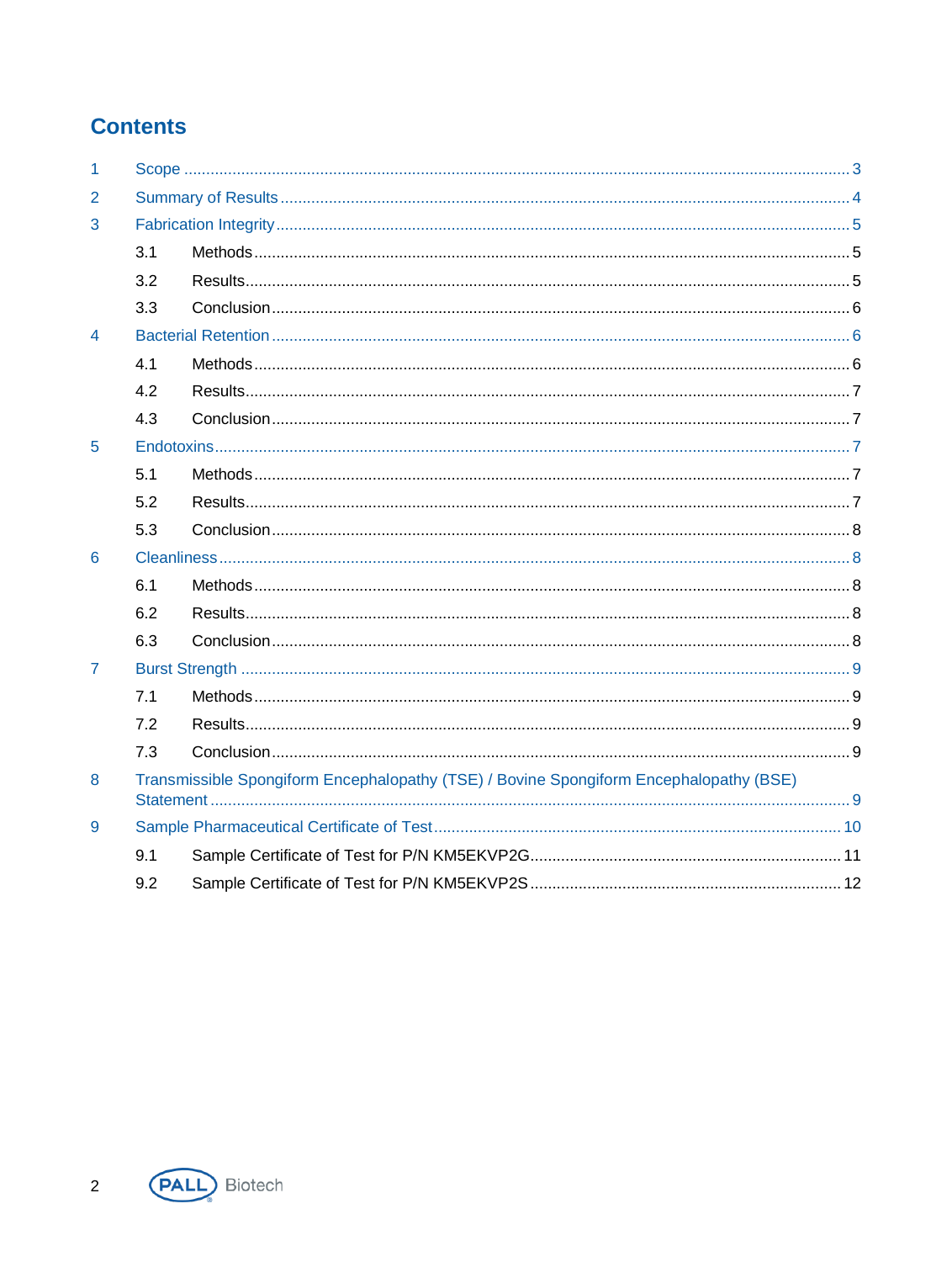# <span id="page-2-0"></span>**1 Scope**

Supor EKV filter cartridges and capsules have been designed as 0.2 um rated liquid sterilizing filters for use within the pharmaceutical industry. The Supor EKV filter media is comprised of two layers of polyethersulfone membrane. The coarser asymmetric upstream membrane layer provides built-in prefiltration for the finer downstream sterilizing membranelayer. The validation of larger size Supor filter cartridges and capsules is described in the Pall document USTR 2222a<sup>(1)</sup> "Validation Guide Pall Supor EKV Sterilizing Grade Filters" and substantiates the bacterial retention performance of Supor EKV filter media in a variety of filter styles.

Mini Kleenpak 20 capsules with an effective filter area of 20  $\text{cm}^2$  have been specially designed for the filtration of small volumes. Their small hold-up volume guarantees minimal product loss. Mini Kleenpak 20 capsules with Supor EKV media, part numbers (p/n) KM5EKVP2S and KM5EKVP2G use the same membrane combination as the larger size Supor EKV cartridges and capsules, allowing for direct and fast scale-up.

This report summarizes the validation tests performed on Mini Kleenpak 20 capsule filters with Supor EKV media. The tests aimed to validate the integral sealing of Supor EKV media in Mini Kleenpak 20 capsules, their ability to meet the lot release specifications for fabrication integrity, bacteria retention for *Brevundimonas diminuta* (B. *diminuta*) (American Type Culture Collection (ATCC<sup>\*</sup>) 19146) at a minimum challenge level of  $10<sup>7</sup>$  colony forming units (CFU) per cm<sup>2</sup> of effective filtration area, endotoxins and cleanliness, and confirming the suitable strength of the filter capsule by burst testing. [Table 1](#page-2-1) summarizes the physical dimension and specification for use, while [Table 2.](#page-3-1) summarizes the lot release testing for Mini Kleenpak 20 capsule with Supor EKV media.

### <span id="page-2-1"></span>**Table 1.**

|                                          | Filter media: Hydrophilic polyethersulfone                                                                                       |  |
|------------------------------------------|----------------------------------------------------------------------------------------------------------------------------------|--|
| <b>Materials of Construction</b>         | Housing components: Polypropylene                                                                                                |  |
| <b>Inlet/Outlet Connectors</b>           | $\frac{1}{4}$ in. $-\frac{1}{2}$ in. hose barb                                                                                   |  |
|                                          | Diameter: 68 mm (2.7 in.)                                                                                                        |  |
| <b>Dimensions</b>                        | Length: 83 mm (3.3 in.)                                                                                                          |  |
| <b>Typical Effective Filtration Area</b> | $20 \text{ cm}^2$                                                                                                                |  |
|                                          | KM5EKVP2S: Sterilized by gamma irradiation (25-40 kGy)                                                                           |  |
| <b>Sterilization</b>                     | KM5EKVP2G: Provided non-sterile; suitable for irradiation at up to<br>50 kGy and by autoclave using 1 x 60 min at 125 °C (257 F) |  |
| <b>Maximum Operating Pressure</b>        |                                                                                                                                  |  |
| and Temperature                          | 1.4 bard at 22 $^{\circ}$ C (20.0 psid at 71 $^{\circ}$ F)                                                                       |  |
| <b>Minimum User Bubble Point</b>         | 3320 mbar (48.0 psi) when wetted with water                                                                                      |  |

*Physical dimensions and user specifications for Mini Kleenpak 20 capsules with Supor EKV media*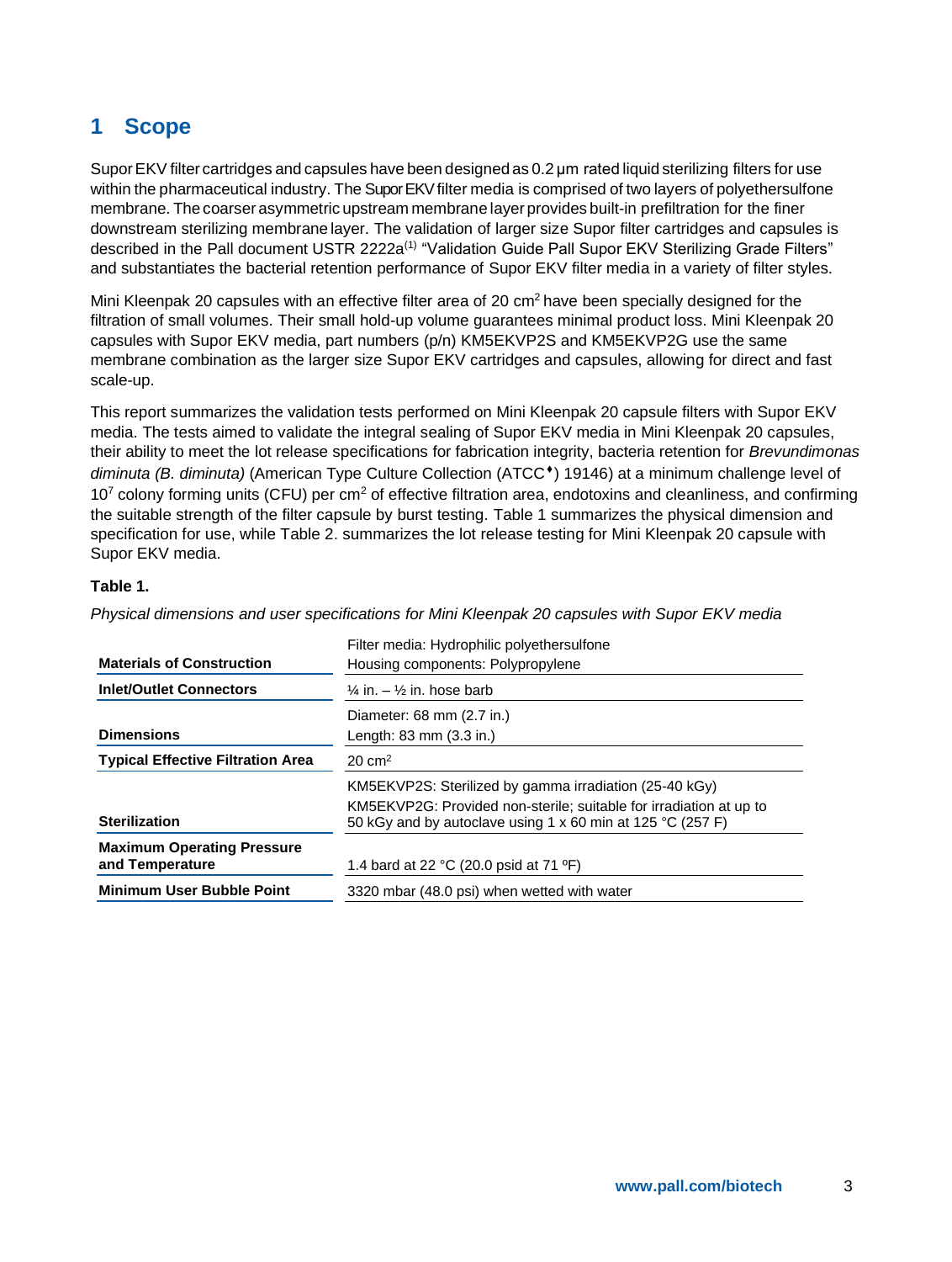### <span id="page-3-1"></span>**Table 2.**

*Lot release testing for Mini Kleenpak 20 capsules with Supor EKV media*

| <b>Fabrication</b><br>Integrity      | Filter samples from this lot successfully passed a bubble point test integrity test as per internal<br>manufacturing specifications.                                                                                                                                                                                                                                                                   |  |  |
|--------------------------------------|--------------------------------------------------------------------------------------------------------------------------------------------------------------------------------------------------------------------------------------------------------------------------------------------------------------------------------------------------------------------------------------------------------|--|--|
| <b>Bacterial</b><br><b>Retention</b> | 100% retention of > 10 <sup>7</sup> colony forming units/cm <sup>2</sup> B. diminuta (ATCC 19146), using procedures<br>described in Pall validation guides and ASTM Standard Test Method F838-15, in conformance<br>with the applicable requirements of the FDA Guidance for Industry: Sterile Drug Products<br>Produced by Aseptic Processing - Current Good Manufacturing Practice (September 2004). |  |  |
| <b>Endotoxins</b>                    | Meets the current requirement under USP Water for Injection, 0.25 EU/mL, when an aliquot from<br>a soak solution is tested using Limulus Amoebocyte Lysate (LAL) reagent in accordance with<br>USP <85> Bacterial Endotoxins Test.                                                                                                                                                                     |  |  |
| <b>Cleanliness</b>                   | Meets with adequate safety margin after flushing, current limits under USP <788> Particulate<br>Matter in Injections, with effluent counts determined microscopically. Counts serve to document<br>conformance with the requirements for a non-fiber-releasing filter per Title 21 of the U.S. Code<br>of Federal Regulations (CFR) parts 211.72 and 210.3 (b)(6).                                     |  |  |

#### **Note**:

The units of pressure quoted in this document are pounds force per square inch (psi) and bar.

Conversion:

- 1 psi =  $0.0689476$  bar
- 1 bar =  $14.5038$  psi

For conversion to pascal (Pa) use:

- 1 bar =  $1 \times 10^5$  Pa
- 1 psi =  $6.89476 \times 10^{3}$  Pa

## <span id="page-3-0"></span>**2 Summary of Results**

The results presented in this validation report confirm that:

- The Mini Kleenpak 20 capsule design maintains the sterilizing grade bacteria performance characteristic of Supor EKV media.
- Mini Kleenpak 20 capsules with Supor EKV media can be integrity tested by means of the integrity test method bubble point wetted with water. Capsules meeting the minimum user bubble point of 3320 mbar (48 psi) provide a sterile filtrate when challenged with > 10<sup>7</sup> CFU of *B. diminuta* per cm<sup>2</sup>effective filtration area.
- Mini Kleenpak 20 capsules with Supor EKV media meet the lot release requirements for endotoxins and effluent cleanliness.
- Mini Kleenpak 20 capsules with Supor EKV media provide a high safety margin for the operating pressure claim of 1.4 barg (20 psig) as they have been found to display a minimum burst pressure of 120 psig (8.27 barg).

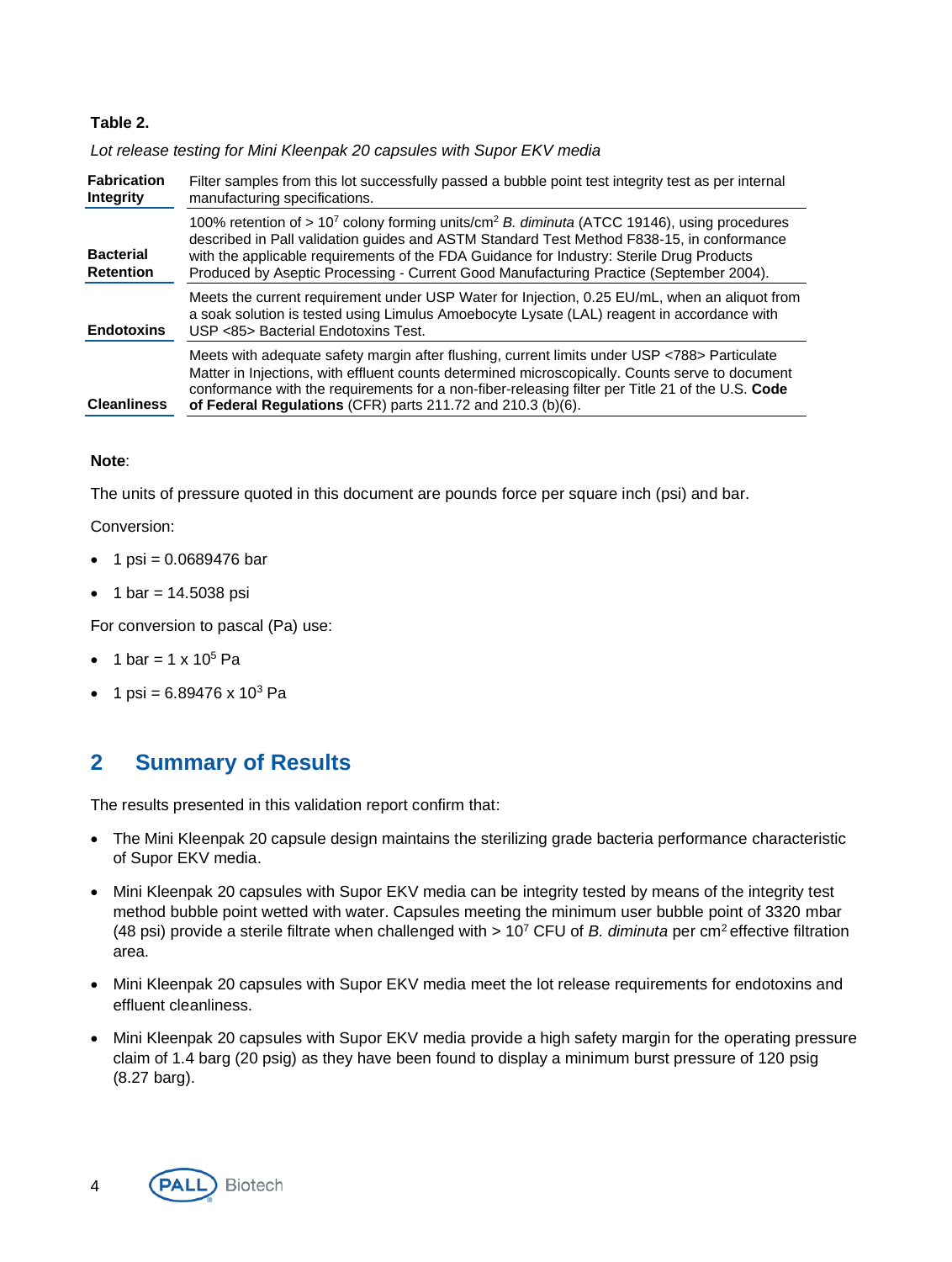# <span id="page-4-0"></span>**3 Fabrication Integrity**

### <span id="page-4-1"></span>**3.1 Methods**

The correct sealing of the Supor EKV filter media into Mini Kleenpak 20 capsule housings was monitored during manufacturing on a statistical basis, using bubble point testing wetted with water to confirm membrane seal and integrity and ensuring with appropriate safety margin that the minimum user bubble point specification of 3320 mbar (48.0 psi) is met.

For the validation study one hundred-twenty (120) Mini Kleenpak 20 capsules with Supor EKV media from three (3) manufacturing lots were subjected to the manufacturing bubble point test as per the following workflow steps:

- 0.2 µm filtered water was introduced into the upstream side of the Mini Kleenpak 20 capsule using a 60 mL syringe to fully wet the filter media.
- Air present on the upstream side of the capsule was evacuated through the vent valve of the capsule.
- Water was flushed through the filter media for 10-20 seconds at a pressure not greater than 2.1 bar (30.0 psi).
- The capsule was connected to pressurized air via a multi-station manifold with a regulated air source and an automated controlled pressure ramping system with the outlet port facing upwards.
- The air pressure was progressively increased at a rate of 140 mbar (2.0 psi) per second, until bubbling was observed at the outlet port of the capsule. The pressure at which this bubbling appeared was recorded as the bubble point of thecapsule.

#### *Notes of CAUTION for filter users when wetting Mini Kleenpak 20 capsules with Supor EKV media:*

- *Systems using automated valves should not be used due to potential for hydraulic shock that can damage the membrane.*
- *Take care to avoid excessive pressure that can be created during hand syringe flushing.*

## <span id="page-4-2"></span>**3.2 Results**

The bubble point test results of Mini Kleenpak 20 capsules with Supor EKV media are summarized in [Table](#page-5-3)  [3.](#page-5-3) All filters displayed bubble point test results above the specified minimum user bubble point 3320 mbar (48.0 psi) with appropriate safety margin.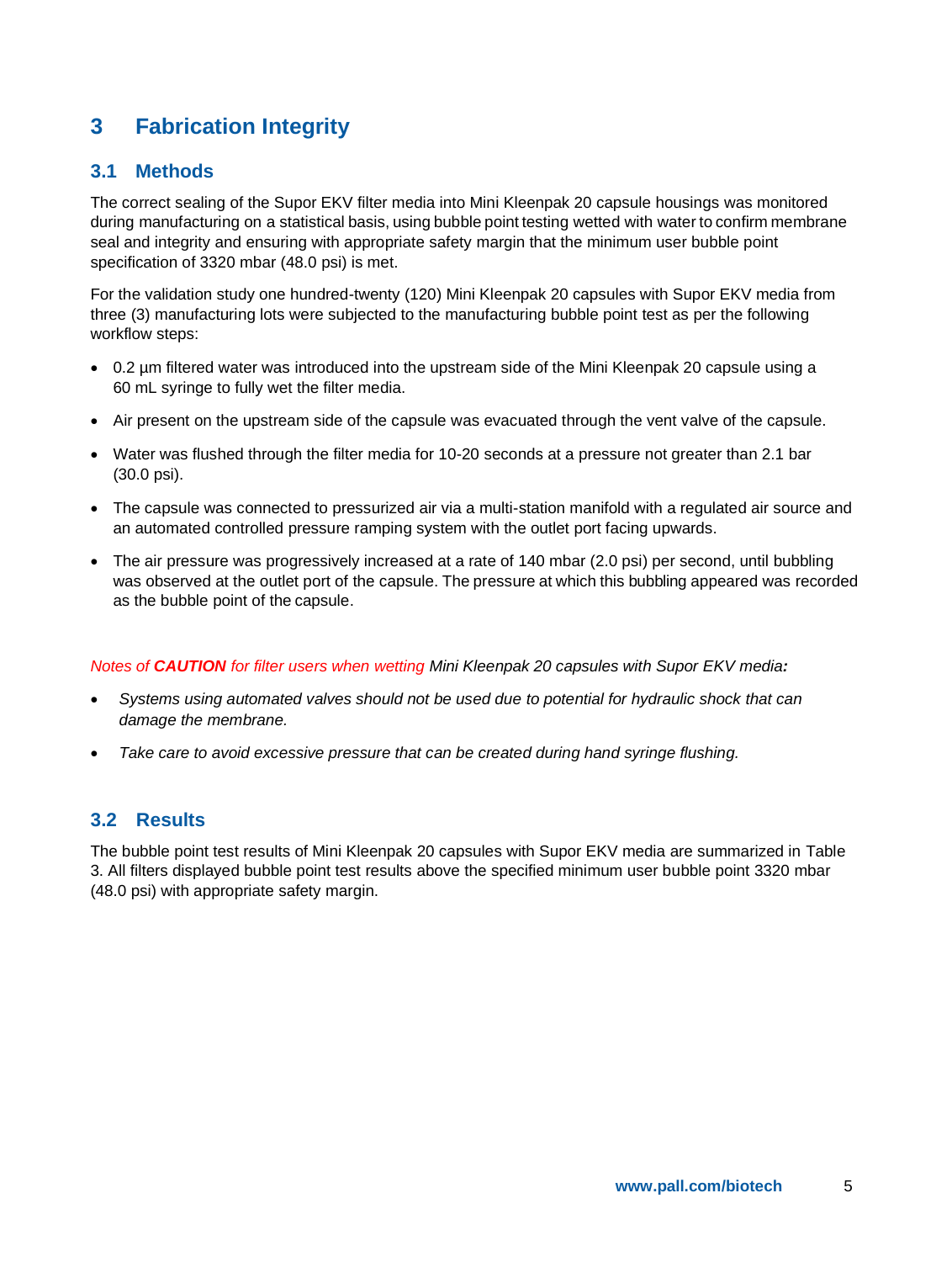### <span id="page-5-3"></span>**Table 3.**

| Bubble point (BP) test results for Mini Kleenpak 20 capsules with Supor EKV media |  |
|-----------------------------------------------------------------------------------|--|
|-----------------------------------------------------------------------------------|--|

| <b>Lot Number</b>         | 21695103 <sup>a</sup><br>32 | 21695104 <sup>a</sup><br>56 | 21695105 <sup>a</sup><br>32 | 2764 <sup>b</sup><br>6 | Overall<br>126        |
|---------------------------|-----------------------------|-----------------------------|-----------------------------|------------------------|-----------------------|
| Number of tested capsules |                             |                             |                             |                        |                       |
| Minimum BP value          | 59 psi                      | 53 psi                      | 54 psi                      | 56 psi                 | 53 psi                |
|                           | (4.10 bar)                  | $(3.65 \text{ bar})$        | $(3.72 \text{ bar})$        | $(3.86 \text{ bar})$   | $(3.65 \text{ bar})$  |
| Maximum BP value          | 70 psi                      | 66 psi                      | 65 psi                      | 61 psi                 | 70 psi                |
|                           | (4.83 bar)                  | $(4.55 \text{ bar})$        | $(4.48 \text{ bar})$        | $(4.21 \text{ bar})$   | $(4.83 \text{ bar})$  |
| Average BP value          | 64 psi                      | 61 psi                      | 61 psi                      | 58 psi                 | 62 psi                |
|                           | (4.41 bar)                  | $(4.21 \text{ bar})$        | $(4.21 \text{ bar})$        | $(4.00 \,\text{bar})$  | $(4.27 \text{ bar})$  |
| Standard deviation        | 3 psi                       | 2 psi                       | 3 psi                       | 2 psi                  | 3 psi                 |
|                           | $(0.207 \text{ bar})$       | $(0.138 \text{ bar})$       | $(0.207 \text{ bar})$       | $(0.138 \text{ bar})$  | $(0.207 \text{ bar})$ |
| Within specification      | Yes                         | Yes                         | Yes                         | Yes                    |                       |

*<sup>a</sup>S option as supplied irradiated at 25-40 kGy*

*<sup>b</sup>G option after irradiation at 50 kGy*

## <span id="page-5-0"></span>**3.3 Conclusion**

The integrity of Mini Kleenpak 20 capsules with Supor EKV media can be assessed by bubble point testing wetted with water applying a minimum user bubble point of 3320 mbar (48.0 psi).

## <span id="page-5-1"></span>**4 Bacterial Retention**

### <span id="page-5-2"></span>**4.1 Methods**

Eighteen (18) Mini Kleenpak 20 capsules with Supor EKV media from four (4) manufacturing lots were evaluated using liquid bacterial challenge testing with *B. diminuta*. The tests served to confirm that Mini Kleenpak 20 capsules maintain the sterilizing grade filtration abilities of Supor EKV media, i.e., that the capsules will deliver a sterile filtrate when challenged with  $> 10^7$  CFU/cm<sup>2</sup>. The challenge tests were carried using Mini Kleenpak 20 capsules with Supor EKV media that had been sterilized by gamma irradiation as per the following workflow steps:

- Suspension of *B. diminuta* was prepared in saline so that a total challenge of more than 10<sup>7</sup> CFU/cm<sup>2</sup> of filter area would be met during the test. A sample of the challenge suspension is taken for challenge concentration verification and cell counts determined.
- The challenge suspension was aseptically poured into a pre-sterilized pressure vessel.
- The test capsule was aseptically connected to the sterile challenge rig.
- The downstream side of the test capsule was connected to a sterile MicroFunnel™ device fitted with a 0.2 μm Supor 200 recovery filter membrane.
- With all valves closed, the vessel was pressurized to 2.0 barg (29.0 psig).
- The challenge suspension was admitted onto the test capsule by partially opening the valve upstream of the test capsule. The test capsule was vented by opening the capsule vent valve under the protection of a disinfectant soaked paper.
- The valve upstream of the test capsule was fully opened and 100 mL of challenge suspension was transferred through the test capsule.

6

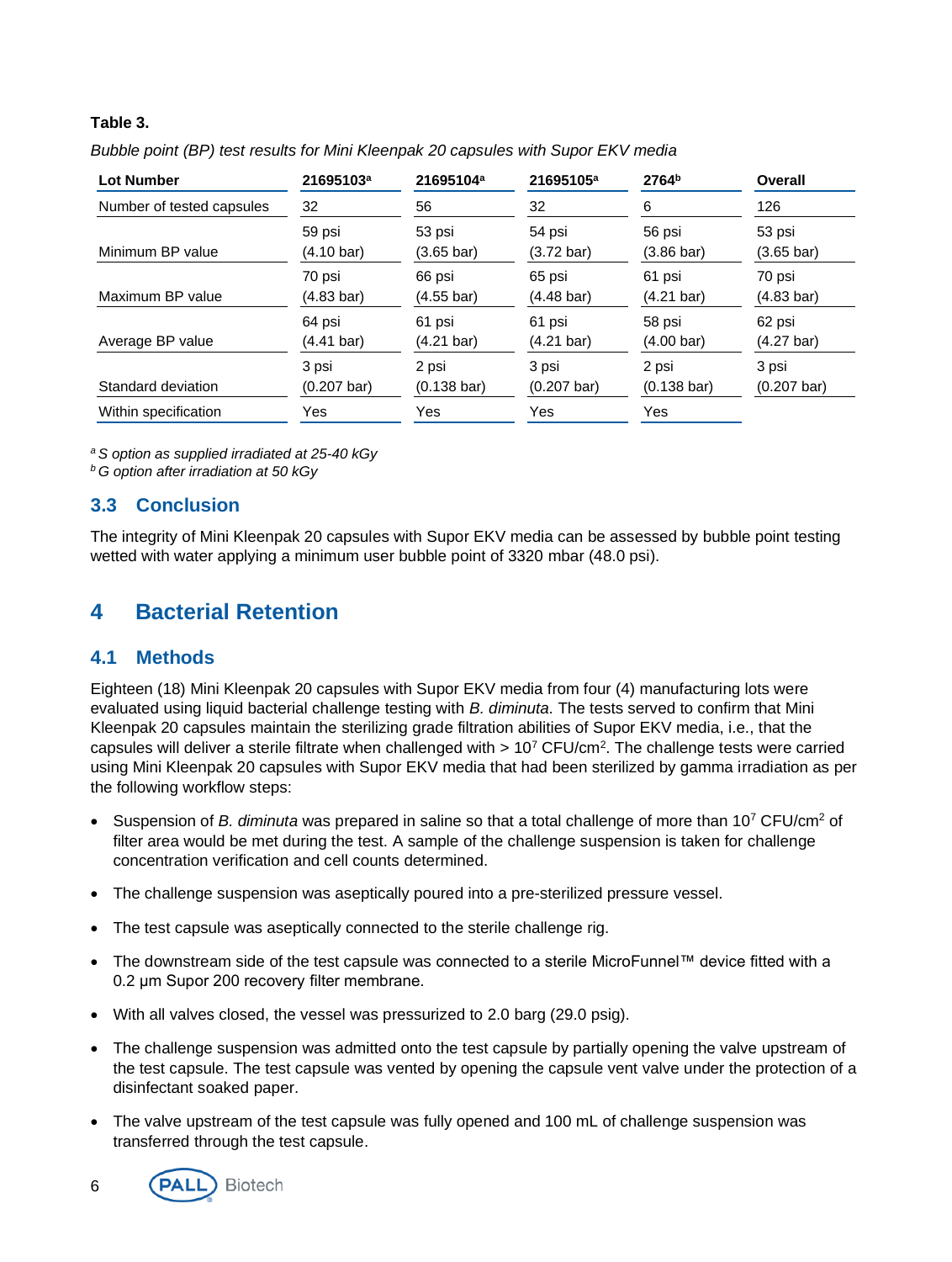- After the challenge was completed, the test capsule was isolated.
- The MicroFunnel device was set on a vacuum manifold and a 10 inHg vacuum was applied to filter the test capsule effluent. The funnel was rinsed with at least 50 mL of saline.
- The Supor 200 recovery membrane was aseptically removed from the MicroFunnel and placed onto sterile 50 mm tryptic soy agar (TSA) plate.
- All plates, including a negative control plate were incubated at 35 °C  $\pm$  1 °C (95 °F  $\pm$  1.8 °F) for 48 hours.

## <span id="page-6-0"></span>**4.2 Results**

The results of the bacteria retentions testing are shown in [Table 4.](#page-6-5) All tested filters yielded a sterile effluent, thus passing the acceptance criteria of the test.

### <span id="page-6-5"></span>**Table 4.**

*Results of bacterial challenge test using B. diminuta on Mini Kleenpak 20 capsule with Supor EKV media* 

| <b>Lot Number</b>     | Number of<br><b>Tested Capsules</b> | Challenge Level (CFU/cm <sup>2)</sup> | <b>Downstream Counts</b> | Sterile Effluent |
|-----------------------|-------------------------------------|---------------------------------------|--------------------------|------------------|
| 21695103 <sup>a</sup> |                                     | $> 10^{7}$                            |                          | Yes              |
| 21695104 <sup>a</sup> |                                     | $> 10^{7}$                            |                          | Yes              |
| 21695105 <sup>a</sup> |                                     | $> 10^{7}$                            |                          | Yes              |
| 2764 <sup>b</sup>     |                                     | $> 10^{7}$                            |                          | Yes              |

*a S option as supplied irradiated at 25-40 kGy*

*b G option after irradiation at 50 kGy*

## <span id="page-6-1"></span>**4.3 Conclusion**

Capsules meeting the minimum user bubble point of 3320 mbar (48 psi) provide a sterile filtrate when challenged with > 10<sup>7</sup> CFU of *B. diminuta* per cm<sup>2</sup> of effective filtration area. These results confirm that the Mini Kleenpak 20 capsule design maintains the sterilizing grade bacteria performance characteristic of Supor EKV media.

## <span id="page-6-2"></span>**5 Endotoxins**

## <span id="page-6-3"></span>**5.1 Methods**

Fifteen (15) Mini Kleenpak 20 capsules with Supor EKV media from three (3) manufacturing lots were subjected to endotoxin testing as per the following workflow steps:

- Each capsule was flushed with twenty (20) mL of pyrogen-free deionized (DI) water and the effluent collected.
- The effluents of the five (5) capsules from one (1) lot were pooled to get a total of 100 mL.
- An aliquot of the pool was tested using a kinetic turbidimetric Limulus Amebocyte Lysate (LAL) test with a test sensitivity of 0.1 endotoxin units (EU)/mL.

## <span id="page-6-4"></span>**5.2 Results**

[Table 5](#page-7-5) shows the results of the endotoxin testing.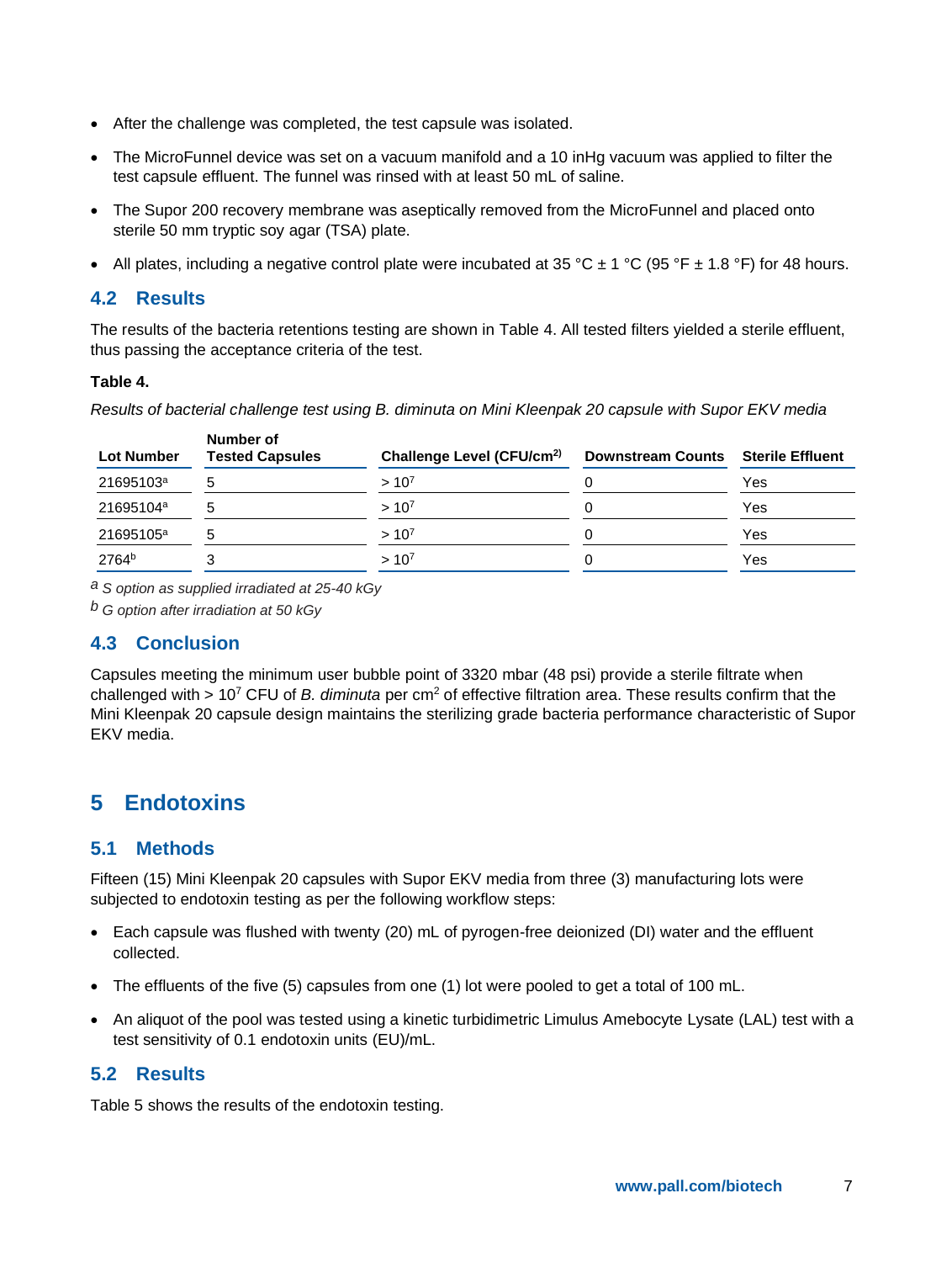#### <span id="page-7-5"></span>**Table 5.**

| <b>Lot Number</b> | Number of<br><b>Tested Capsules</b> | <b>Endotoxin Units in Effluent</b><br>Pool<br>(EU/mL) | <b>Endotoxin Levels Meeting</b><br><b>Specification</b> |
|-------------------|-------------------------------------|-------------------------------------------------------|---------------------------------------------------------|
| 21695103          | 5                                   | < 0.1                                                 | Yes                                                     |
| 21695104          | 5                                   | < 0.1                                                 | Yes                                                     |
| 21695105          | 5                                   | < 0.1                                                 | Yes                                                     |

*Endotoxin test results of pooled effluent determined by LAL testing*

### <span id="page-7-0"></span>**5.3 Conclusion**

These results confirm that Mini Kleenpak 20 capsules with EKV media meet the lot release requirements for endotoxins.

## <span id="page-7-1"></span>**6 Cleanliness**

### <span id="page-7-2"></span>**6.1 Methods**

Nine (9) Mini Kleenpak 20 capsules with Supor EKV membrane from three (3) manufacturing lots were subjected to effluent cleanliness testing as per the following workflow steps:

Each capsule was flushed with one (1) liter of sterile DI water at a flow rate of approximately 200 mL/min and the effluent passed through a 47 mm diameter Metricel® black analytical membrane, installed in a disc holder to collect particles and fibers that could have been released from the tested capsule.

- The analytical membrane was removed from the disc holder and dried.
- The analytical membrane was examined under incident light using a microscope with a 10-fold magnification, counting all particles > 5 μm and fibers over the entire effective filter area using counting techniques as per applicable Pall procedure.

### <span id="page-7-3"></span>**6.2 Results**

The results of cleanliness testing are shown in [Table 6.](#page-7-6)

### <span id="page-7-6"></span>**Table 6.**

#### *Effluent cleanliness test results*

| <b>Lot Number</b> | <b>Number of Tested Capsules</b> | Counts for > 5 µm Particles and Fibers Meeting Specifications |
|-------------------|----------------------------------|---------------------------------------------------------------|
| 21695103          |                                  | Yes                                                           |
| 21695104          |                                  | Yes                                                           |
| 21695105          |                                  | Yes                                                           |

## <span id="page-7-4"></span>**6.3 Conclusion**

These results confirm that Mini Kleenpak 20 capsules with Supor EKV media meet the lot release requirements for effluent cleanliness.

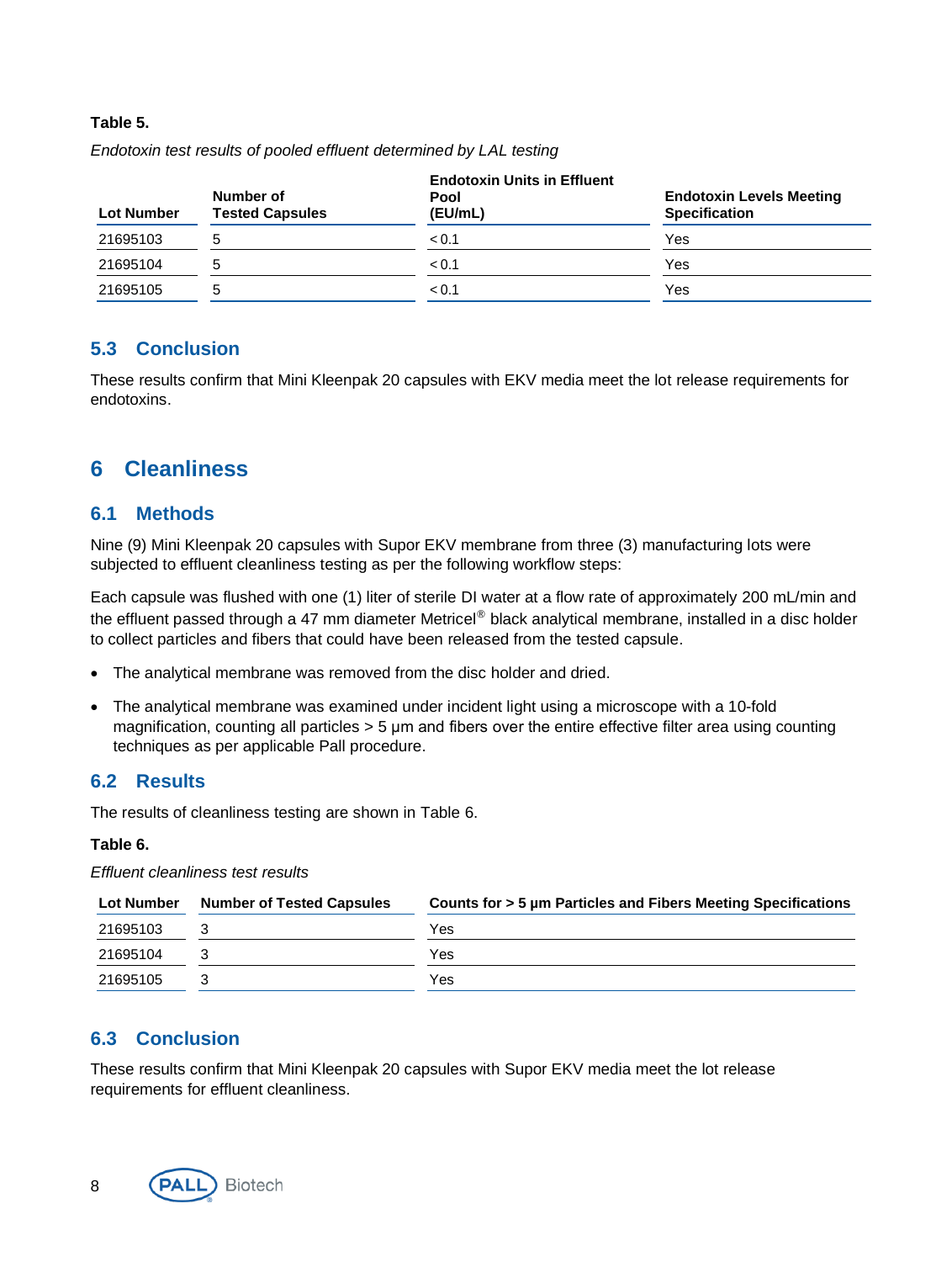# <span id="page-8-0"></span>**7 Burst Strength**

## <span id="page-8-1"></span>**7.1 Methods**

This test assessed the structural strength of Mini Kleenpak 20 capsules with Supor EKV media when exposed to high pressure and thus support their operating pressure claim of 1.4 barg (20 psig) at 22 °C (71 °F). Gamma irradiation may weaken a polymeric material, such as polypropylene that is used for the capsule housing. Hence burst pressure testing was executed on capsules exposed to the maximum specified dose (50 kGy) for p/n KM5EKVP2G, presenting worst case conditions. Six (6) Mini Kleenpak 20 capsules with Supor EKV media from one lot were submitted to burst testing after exposure to gamma irradiation at a dose of 50 kGy as per the following workflow steps:

- The capsule was connected to a high gas pressure source and all ports closed.
- The inner volume of the capsule was exposed to increasing gas pressure until pressure loss occurs.
- The point of pressure loss was recorded as burst pressure.

### <span id="page-8-2"></span>**7.2 Results**

[Table 7](#page-8-5) shows the results of burst testing. All capsules displayed a minimum burst pressure of 120 psig (8.27 barg).

### <span id="page-8-5"></span>**Table 7.**

*Burst testing results pressure*

| <b>Capsule Lot Number</b> | 2764                 |  |
|---------------------------|----------------------|--|
| Number of tested capsules | 6                    |  |
| Minimum burst pressure    | 120 psig (8.27 barg) |  |
| Maximum burst pressure    | 140 psig (9.65 barg) |  |
| Average burst pressure    | 128 psig (8.83 barg) |  |
| Standard deviation        | 10 psi (0.689 bar)   |  |
| Within specification?     | Yes                  |  |
|                           |                      |  |

## <span id="page-8-3"></span>**7.3 Conclusion**

All capsules displayed a minimum burst pressure of 120 psig (8.27 barg). These results confirm that the burst strength of Mini Kleenpak 20 capsules with EKV media provide a high safety margin for the operating pressure claim of 1.4 barg (20 psig).

## <span id="page-8-4"></span>**8 Transmissible Spongiform Encephalopathy (TSE) / Bovine Spongiform Encephalopathy (BSE) Statement**

Mini Kleenpak 20 capsules with Supor EKV media do not contain materials of construction that are considered TSE risk materials according to current legislation and guidance in both Europe and the United States:

1. The European CPMP Note for guidance on minimizing the risk of transmitting animal spongiform encephalopathies via human and veterinary medicinal products. (EMA/410/01 Rev.3, applicable from 1st July 2011).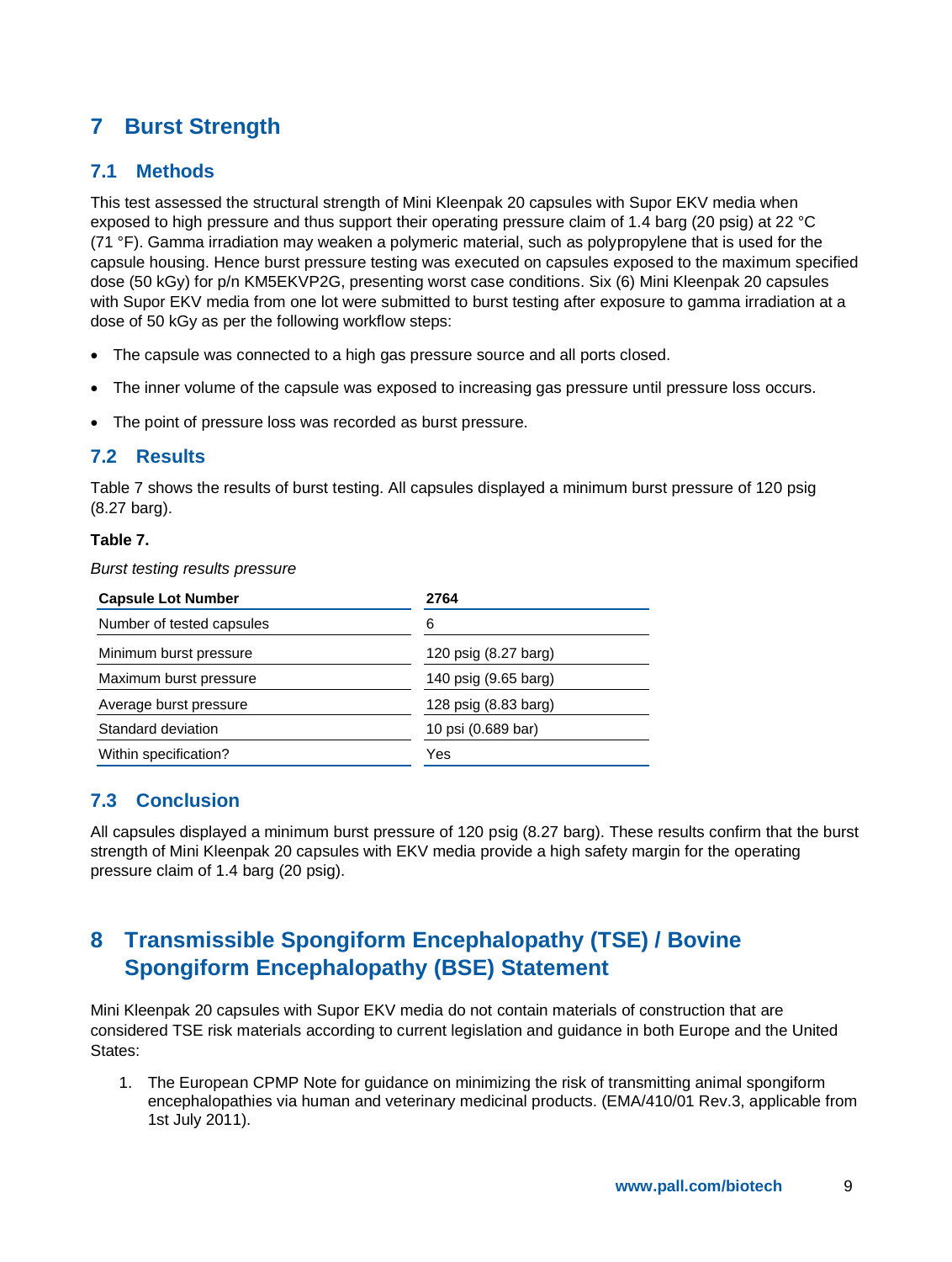- 2. The U.S. Code of Federal Regulations, Title 9 of part 94.18, which sets forth restrictions on the geographical sourcing of products obtained from ruminants.
- 3. The U.S. Code of Federal Regulations, Title 21 of part 189.5, which defines specified risk materials obtained from cattle.

Pall has an established program with our raw material suppliers to assess whether animal derived products (e.g., bovine/ovine/caprine) are present in the materials employed for our pharmaceutical grade products. We have identified that polypropylene resins, used to manufacture plastic components of the referenced products, contain trace levels of additives, which may be derived from bovine tallow. Tallow derivatives are not considered specified BSE risk materials according to the current revision of Title 21, of the U.S. Code of Federal Regulations, part 189.5. Furthermore, the CPMP's Note for guidance (EMA 410/01) gives specific consideration to tallow derivatives and states they are unlikely to be infectious due to the rigorous processing steps used (an example of which is trans-esterification, or hydrolysis, at not less than 200 °C (392 °F) under pressure for not less than 20 minutes). The raw materials we purchase have been processed with these steps. Additionally, during the conversion of polypropylene resin into plastic components further high temperature steps are performed.

## <span id="page-9-0"></span>**9 Sample Pharmaceutical Certificate of Test**

Each Mini Kleenpak 20 capsule with Supor EKV media is supplied with a Certificate of Test confirming pharmaceutical industry requirements for biological safety testing, fabrication integrity, and effluent quality. The content of the Certificates of Tests for Mini Kleenpak 20 capsules with Supor EKV media p/n KM5EKVP2G and KM5EKVP2S are shown below.

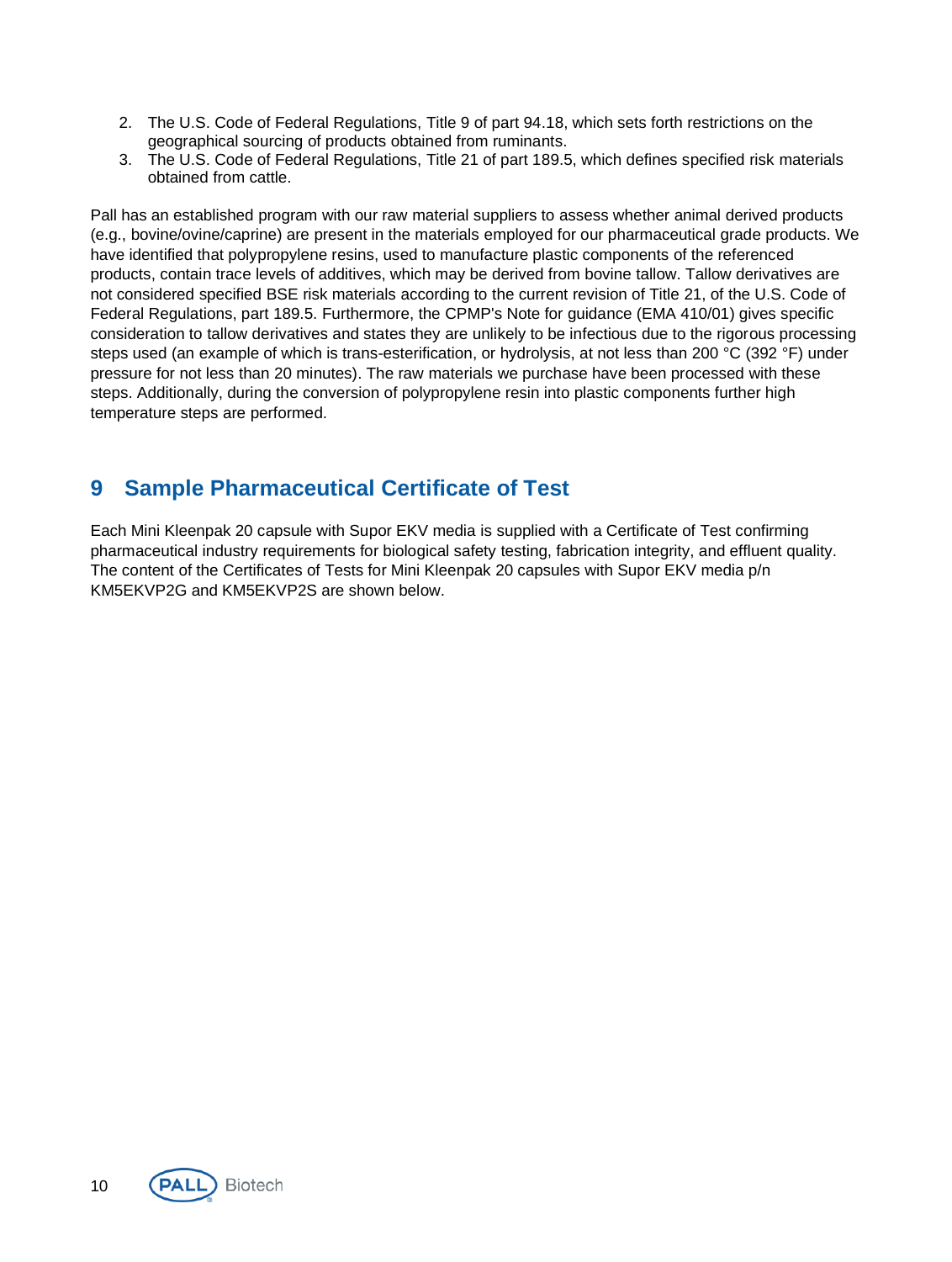## <span id="page-10-0"></span>**9.1 Sample Certificate of Test for P/N KM5EKVP2G**

We hereby certify that

#### Pall® **SUPOR® EKV MEMBRANE IN MINI KLEENPAK™ 20 FILTER CAPSULE**

Rated: **0.2 µm**

Part Number: **KM5EKVP2G**

Lot Number: (…)

was manufactured in a controlled environment. **These filters are not supplied sterile.**

#### **Fabrication Integrity**

Filter samples from this lot successfully passed a bubble point integrity test as per internal manufacturing specifications. The bubble point test parameters have been validated for bacterial removal by correlation with a microbiological challenge test. Recommended test values for integrity testing of Pall filters as installed must be obtained from Pall.

### **Bacterial Retention**

Finished product has been sampled and successfully tested for retention of *Brevundimonas diminuta* (ATCC 19146), using procedures described in Pall Validation Guides and ASTM Standard Test Method F838-15, in conformance with the applicable requirements of the FDA **Guidance for Industry**: **Sterile Drug Products Produced by Aseptic Processing - Current Good Manufacturing Practice** (September 2004).

### **Materials of Construction**

Representative filter components have met the requirements for biological reactivity, *in vivo*, under USP <88> for Class VI - 121°C plastics and *in vitro*, under USP <87> (Elution Cytotoxicity).

This product does not contain materials of construction that are considered specified TSE or BSE risk materials according to current legislation and guidelines (reference European CPMP EMA/410/01 and Title 21 of the U.S. Code of Federal Regulations (CFR), part 189.5).

#### **Effluent Quality**

Filter samples from this lot underwent the following tests and the lot was released by Quality Control when it was verified that their respective criteria were met:

#### **Cleanliness**

Meets with adequate safety margin after flushing, current limits under USP <788> Particulate Matter in Injections, with effluent counts determined microscopically. Counts serve to document conformance with the requirements for a non-fiber-releasing filter per Title 21 of the U.S. **Code of Federal Regulations** (CFR) parts 211.72 and 210.3 (b)(6).

#### **Endotoxins**

Meets the current requirement under USP Water for Injection, 0.25 EU/ml, when an aliquot from a soak solution is tested using Limulus Amoebocyte Lysate (LAL) reagent in accordance with USP <85> Bacterial Endotoxins Test.

In addition to the above tests, this product met manufacturing inspection standards and requirements for full traceability. This product is manufactured under a Quality System certified to ISO 9001. Consider only unopened, undamaged packages for use. Further information is available by contacting Pall.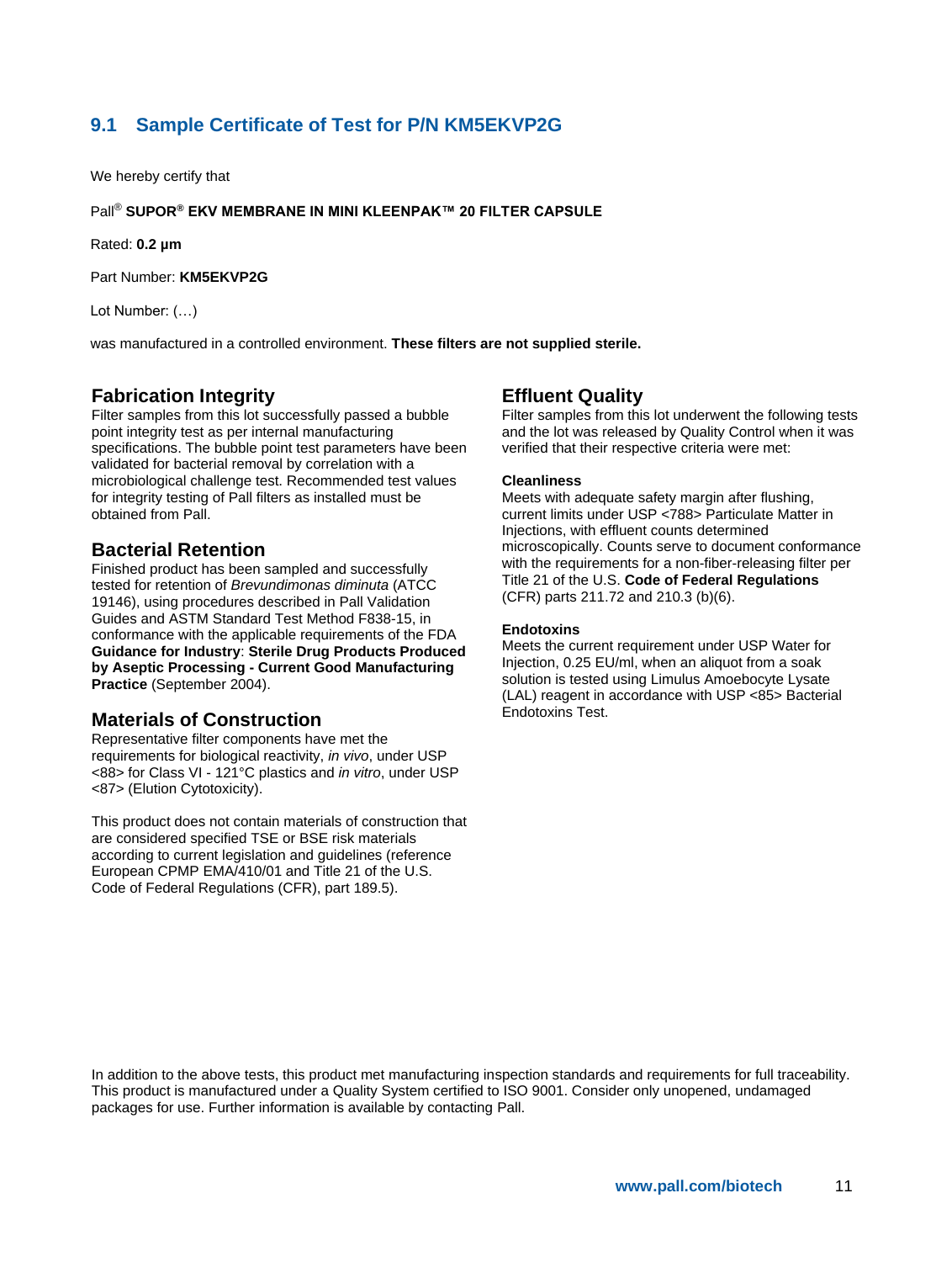## <span id="page-11-0"></span>**9.2 Sample Certificate of Test for P/N KM5EKVP2S**

We hereby certify that

#### Pall® **SUPOR® EKV MEMBRANE IN MINI KLEENPAK™ 20 FILTER CAPSULE**

Rated: **0.2 µm**

Part Number: **KM5EKVP2S**

Lot Number: (…)

was manufactured in a controlled environment. **These filters are supplied sterile after gamma irradiation.** 

#### **Fabrication Integrity**

Filter samples from this lot successfully passed a bubble point test integrity test as per internal manufacturing specifications. The bubble point test parameters have been validated for bacterial removal by correlation with a microbiological challenge test. Recommended test values for integrity testing of Pall filters as installed must be obtained from Pall.

#### **Bacterial Retention**

Finished product has been sampled and successfully tested for retention of *Brevundimonas diminuta* (ATCC 19146), using procedures described in Pall Validation Guides and ASTM Standard Test Method F838-15, in conformance with the applicable requirements of the FDA **Guidance for Industry**: **Sterile Drug Products Produced by Aseptic Processing - Current Good Manufacturing Practice** (September 2004).

### **Materials of Construction**

Representative filter components have met the requirements for biological reactivity, *in vivo*, under USP <88> (for Class VI - 121°C plastics) and *in vitro*, under USP <87> (Elution Test).

This product does not contain materials of construction that are considered specified TSE or BSE risk materials according to current legislation and guidelines (reference European CPMP EMA/410/01 and Title 21 of the U.S. Code of Federal Regulations (CFR), part 189.5).

#### **Effluent Quality**

Filter samples from this lot underwent the following tests and the lot was released by Quality Control when it was verified that their respective criteria were met:

#### **Cleanliness**

Meets with adequate safety margin after flushing, current limits under USP <788> Particulate Matter in Injections, with effluent counts determined microscopically. Counts serve to document conformance with the requirements for a non-fiber-releasing filter per Title 21 of the U.S. **Code of Federal Regulations** (CFR) parts 211.72 and 210.3 (b)(6).

#### **Endotoxins**

Meets the current requirement under USP Water for Injection, 0.25 EU/ml, when an aliquot from a soak solution is tested using Limulus Amoebocyte Lysate (LAL) reagent in accordance with USP <85> Bacterial Endotoxins Test.

In addition to the above tests, this product met manufacturing inspection standards and requirements for full traceability. This product is manufactured under a Quality System certified to ISO 9001. Consider only unopened, undamaged packages for use. Further information is available by contacting Pall.

**Biotech** PALL

12